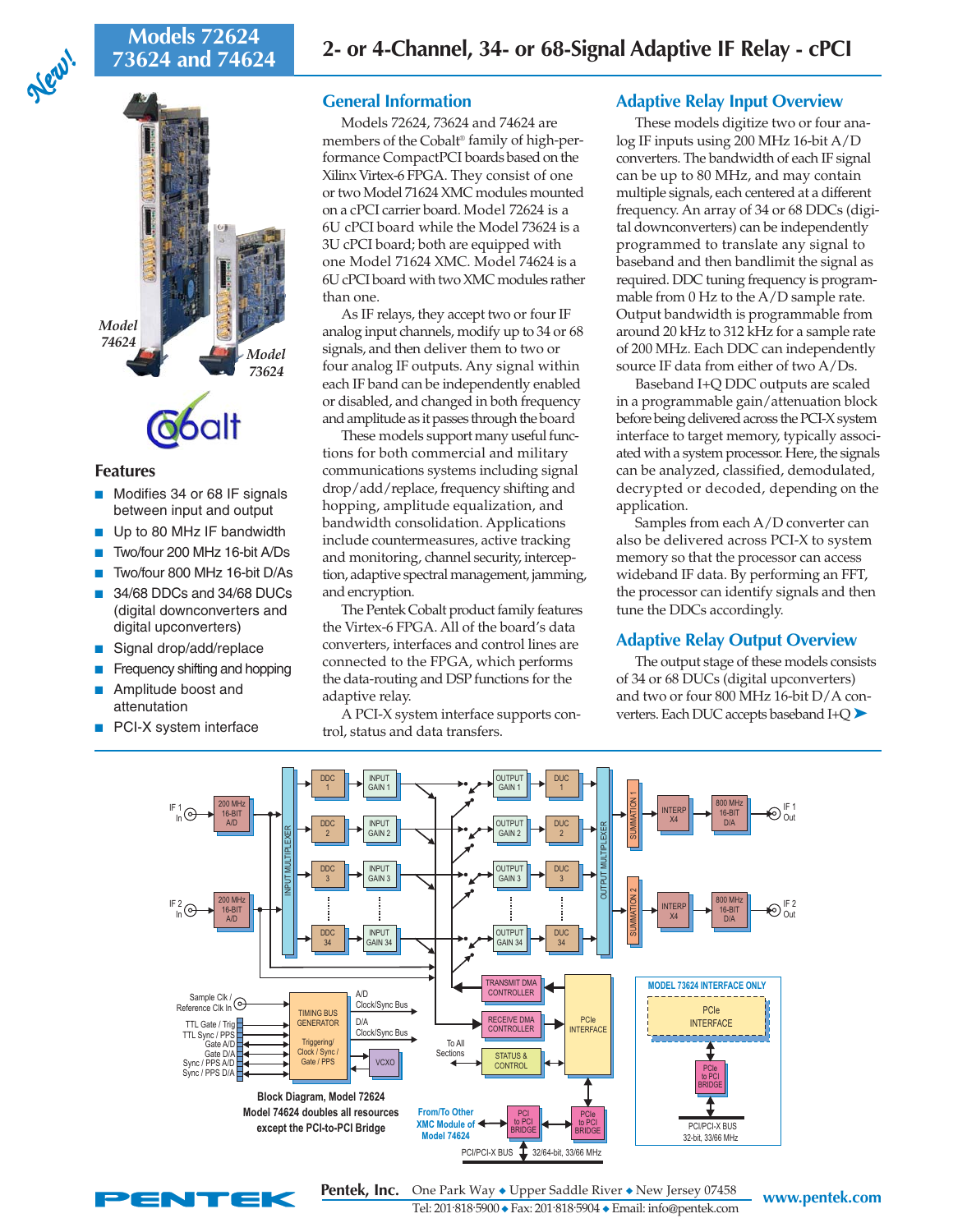➤ signals from either the local DDCs or from system memory.

DUC inputs are scaled in programmable gain/attenuation blocks similar to those in the input stages. Each DUC is independently programmable for data source selection (DDC or memory), upconvert tuning frequency and bandwidth (interpolation).

The translated DUC outputs are directed to either of two or four summation blocks, each associated with one of the two or four D/A converters using a final interpolation factor of x4. After conversion, the IF analog outputs of each D/A can contain signals from any combination of the 34 or 68 DUCs.

# **Xilinx Virtex-6 FPGA**

The SX315T Virtex-6 FPGA with 1344 DSP48E engines is well suited for the demanding signal processing tasks required by the adaptive relay of these models. Because of the complexity and proprietary nature of these functions, the FPGAs cannot be extended or modified by the user.

# **A/D Converters**

The front-end accepts two or four analog HF or IF inputs on front panel SSMC connectors with transformer-coupling into two or four Texas Instruments ADS5485 200 MHz, 16-bit A/D converters.

The digital outputs are delivered into one or two Virtex-6 FPGAs for the data capture and all of the remaining adaptive relay signal processing operations.

## **Digital Downconverters**

Each of the FPGA-based DDCs has an independent mixer and local oscillator with a 32-bit tuning frequency setting that ranges from DC to  $f_s$ , where  $f_s$  is the A/D sampling frequency, nominally 200 MHz. An IF input signal can be downconverted to a complex (I+Q) signal centered at 0 Hz by setting the DDC tuning frequency to its center frequency.

The DDC output bandwidth is determined by its decimation setting, which is programmable from 512 to 8192 in steps of 8. Each DDC can have a different decimation, thereby supporting up to 34 or 68 different signal bandwidths.

The fixed 80% decimating output filters deliver an output bandwidth equal to  $0.8*f_s/N$ , where N is the decimation setting and  $f_s$  is the A/D sample rate. The rejection of adjacent-band components within the 80% output bandwidth is better than 100 dB.

Each DDC delivers a complex output stream consisting of 16-bit I + 16-bit Q samples at a rate of  $f_s/N$ .

### **Input Gain Blocks**

Each DDC complex output is delivered through a complex gain stage where the baseband signal can be amplified or attenuated. Each input gain block, which is a complex digital multiplier, accepts a unique 16-bit binary gain coefficient in Q8.8 format (8 bits integer + 8 bits fractional). This results in gain values ranging from approximately +48 dB to –48 dB.

# **Receive DMA Controllers**

Two or four output DMA engines deliver data across the PCI-X interface into userspecified memory locations in PCI-X target memory. DMA engine #1 can deliver either raw samples from A/D Ch 1 or channelinterleaved 24-bit I and Q baseband samples from the 34 DDCs of the first XMC module. Data samples from each DDC can be independently enabled/disabled for output. DMA engine #2 can deliver raw samples from A/D Ch 2. This sequence repeats for the second XMC module of Model 74624.

 When a target memory buffer is filled, these models issue an interrupt to the system processor and then begin filling an alternate buffer. In this way, the processor is always informed when and where data is available for retrieval. Packet headers identify the DDC and show the number of subsequent data samples.

#### **Transmit DMA Controller**

Each of the FPGA-based 34 or 68 DUCs interpolates complex (I+Q) baseband signals and translates them to the desired IF output center frequency.

The data source for each DUC can be independently selected from its corresponding DDC output, or from PCI-X target memory buffers fetched by the transmit DMA controller, where header information steers the memory data to the appropriate DUC channel.

Like the receive DMA controllers, once a data buffer is emptied, these models signal the processor with an interrupt and move to the next assigned buffer to continue fetching data.

## **Output Gain Blocks**

The complex baseband input for each DUC complex output is delivered through a complex gain stage where the baseband signal can be amplified or attenuated.

Each of the output gain blocks accepts a unique 16-bit binary gain coefficient in Q8.8 format (8 bits integer + 8 bits fractional). This results in gain values ranging from approximately +48 dB to –48 dB. ➤

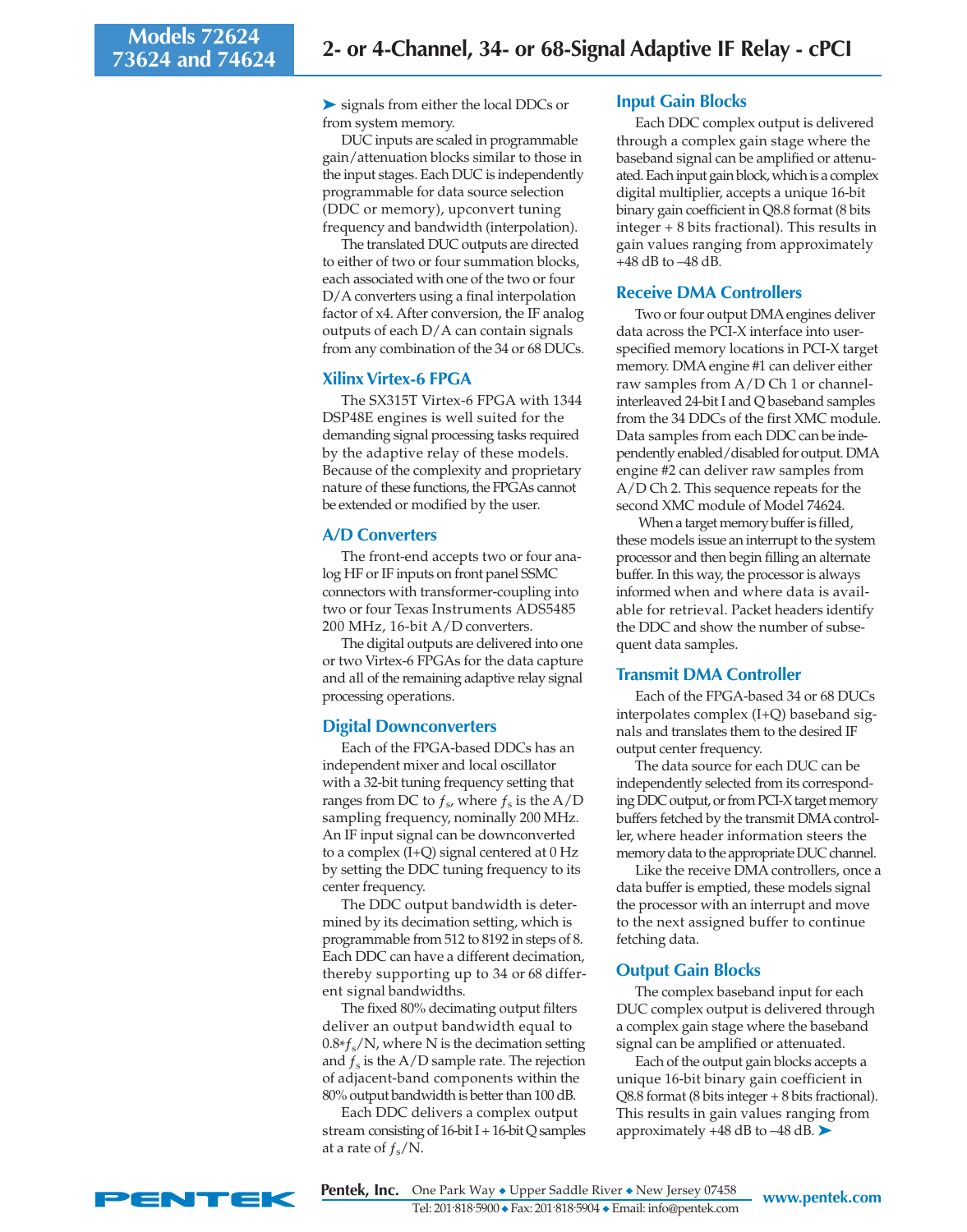# ➤ **Digital Upconverters**

The interpolation filter increases the baseband input sample rate by an interpolation factor typically equal to the decimation factor of the corresponding DDC. This interpolation factor is programmable from 512 to 8192 in steps of 8. Using this strategy, the interpolation sample rate equals the A/D sample rate, nominally 200 MHz.

A complex digital mixer upconverts the interpolated baseband signal to the desired IF output center frequency. This frequency is determined by a local oscillator programmable with a 32-bit integer from DC to  $f_s$ , where  $f_s$  is the interpolator output frequency, nominally 200 MHz.

Each of the DUCs can have an independent interpolation factor and tuning frequency. However, all DUC outputs sharing a common summation block must have the same sample rate.

## **Summation Blocks**

Two or four summation blocks accept any combination of the upconverted DUC signals by setting an enable bit for each DUC's contribution. Each DUC output can be enabled for none, one or both of the summation blocks.

The summation blocks deliver only real output samples to the subsequent D/A converter stage.

## **D/A Converters**

One or two TI DAC5688 dual-channel D/As accept the summed upconverted data streams, one from each summation block, and operate in their non-translating dual, real baseband mode. Their built-in interpolation filter is typically set to x4 mode, boosting the summation output sample rate from a nominal 200 MHz to 800 MHz. This simplifies the output low pass reconstruction filtering requirements.

Two or four transformer-coupled analog IF outputs are delivered through one or two pairs of front panel SSMC connectors.

# **Clocking and Synchronization**

Two or four internal timing buses provide either a single clock or two different clock rates to the A/D and D/A signal paths.

Each timing bus includes a clock, sync and a gate or trigger signal. An on-board clock generator receives an external sample clock from the front panel SSMC connector. This clock can be used directly for either the A/D or D/A sections or can be divided by a built-in clock synthesizer circuit to provide different A/D and D/A clocks.

In an alternate mode, the sample clock can be sourced from one or two on-board programmable VCXOs (voltage-controlled crystal oscillators). In this mode, the front panel SSMC connector can be used to provide a 10 MHz reference clock to phase-lock the internal oscillator.

One or two front panel 26-pin LVPECL Clock/Sync connectors allow multiple boards to be synchronized. In the slave mode, they accept LVPECL inputs that drive the clock, sync and gate signals. In the master mode, the LVPECL bus can drive the timing signals for synchronizing multiple boards.

Multiple boards can be driven from the LVPECL bus master, supporting synchronous sampling and sync functions across all connected boards.

## **PCI-X Interface**

These models include an industry-standard interface fully compliant with PCI-X bus specifications. The interface includes multiple DMA controllers for efficient transfers to and from the board. Data widths of 32 or 64 bits and data rates of 33 and 66 MHz are supported. Model 73624: 32 bits only.

#### **Form Factor Adaptors**

All Pentek Cobalt XMC modules can be adapted to other standard embedded system form factors through the use of adaptor boards. Available versions include PCIe, 3U and 6U OpenVPX, 3U and 6U cPCI, and AMC. For more information and the Pentek's Product Selector Tool visit our website at: www.pentek.com. ➤

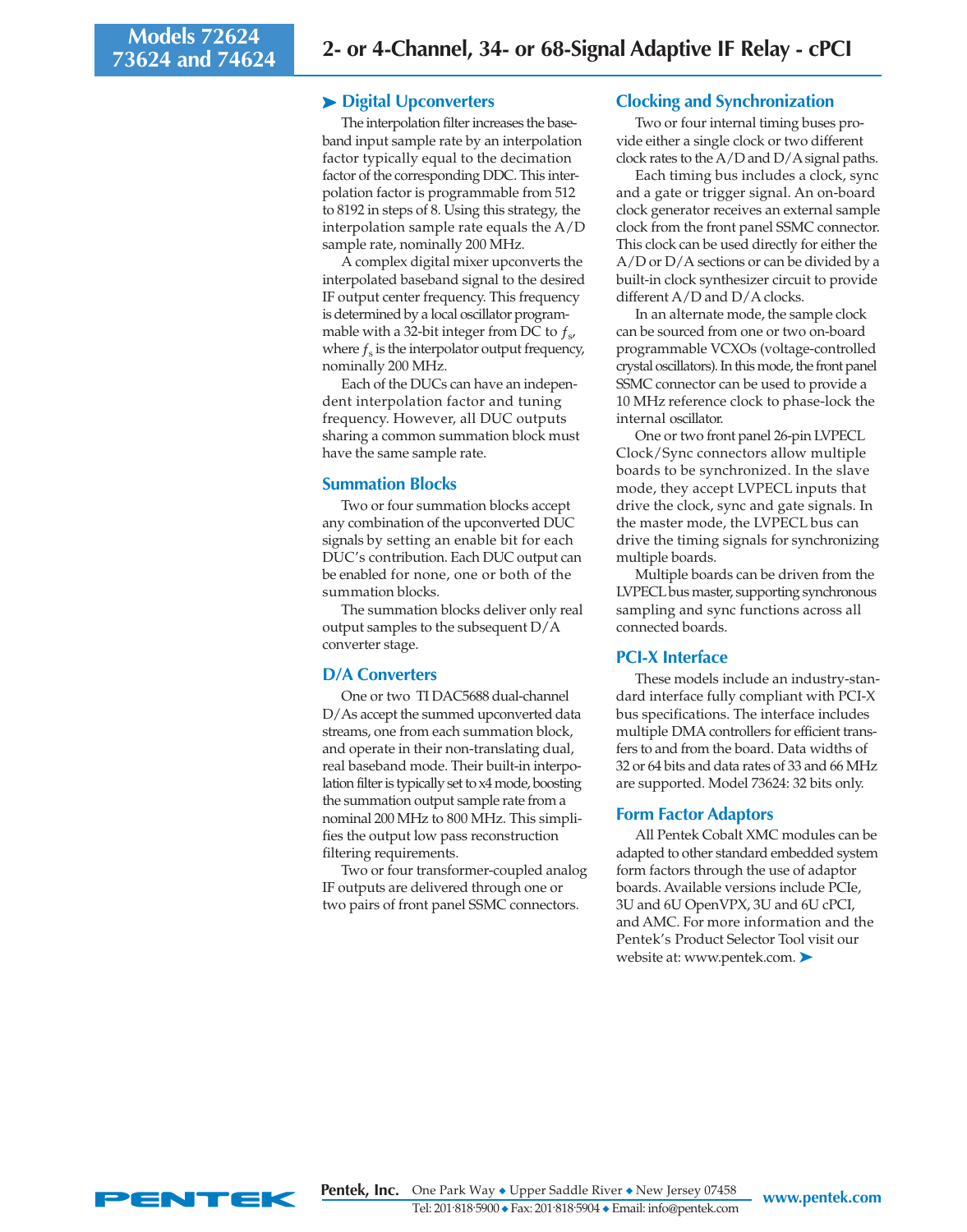# ➤ **Specifications**

**Models 72624 & 73624: 2 A/Ds, 34 DDCs, 34 DUCs, 2 D/As Model 74624: 4 A/Ds, 68 DDCs, 68 DUCs, 4 D/As Front Panel Analog Signal Inputs (2 or 4) Input Type:** Transformer-coupled, front panel female SSMC connectors **Transformer Type:** Coil Craft WBC4-6TLB **Full Scale Input:** +8 dBm into 50 ohms **3 dB Passband:** 300 kHz to 700 MHz **A/D Converters Quantity:** 2 or 4 **Type:** Texas Instruments ADS5485 **Sampling Rate:** 10 MHz to 200 MHz **Resolution:** 16 bits **Digital Downconverters Quantity:** 34 or 68 **Decimation Range:** 512 to 8192, in steps of 8 **LO Tuning Freq. Resolution:** 32 bits, 0 to  $f_{\rm s}$ **LO SFDR:** >100 dB **Phase Offset:** 1 bit, 0 or 180 degrees **FIR Filter:** 18-bit coefficients **Output:** Complex, 16-bit I + 16-bit Q **Default Filter Set:** 80% bandwidth, <0.3 dB passband ripple, >100 dB stopband attenuation **Input Gain Blocks Quantity:** 34 or 68 **Data**: Complex, 16-bit I + 16-bit Q **Gain Range:** 16-bit Q8.8 format, approximately  $+/-48$  dB **Output Gain Blocks Quantity:** 34 or 68 **Data**: Complex, 16-bit I + 16-bit Q **Gain Range:** 16-bit Q8.8 format, approximately  $+/-48$  dB **Digital Upconverters Quantity:** 34 or 68 **Interpolation Range:** 512 to 8192, in steps of 8 **LO Tuning Freq. Resolution:** 32 bits, 0 to  $f_s$ **LO SFDR:** >120 dB **FIR Filter:** 18-bit coefficients, 16-bit output **Default Filter Set:** 80% bandwidth, <0.3 dB passband ripple, >100 dB stopband attenuation **D/A Converters Analog Output Channels:** 2 or 4 **Type:** Texas Instruments DAC5688 **Input Data Rate:** 200 MHz max. **Output Signal:** Real **Output Sampling Rate:** 800 MHz max. with 4x interpolation **Resolution:** 16 bits

**Front Panel Analog Signal Outputs (2 or 4) Output:** Transformer-coupled, front panel female SSMC connectors **Transformer:** Coil Craft WBC4-6TLB **Full Scale Output:** +4 dBm into 50 ohms **3 dB Passband:** 300 kHz to 700 MHz **Sample Clock Sources: (1 or 2)** On-board clock synthesizers generate two clocks: one A/D clock and one D/A clock **Clock Synthesizers (1 or 2) Clock Source:** Selectable from on-board programmable VCXO (10 to 810 MHz), front panel external clock or LVPECL timing bus **Synchronization:** VCXO can be locked to an external 4 to 180 MHz PLL system reference, typically 10 MHz **Clock Dividers**: External clock or VCXO can be divided by 1, 2, 4, 8, or 16, independently for the A/D clock and D/A clock **External Clocks (1 or 2) Type:** Front panel female SSMC connectors, sine wave, 0 to +10 dBm, AC-coupled, 50 ohms, accept 10 to 800 MHz divider input clock or PLL system reference **Timing Bus (1 or 2) Type:** 26-pin connector LVPECL bus includes, clock/sync/gate/PPS inputs and outputs; TTL signal for gate/trigger and sync/PPS inputs **Field Programmable Gate Arrays (1 or 2) Required:** Xilinx Virtex-6 XC6VSX315T **PCI-X Interface PCI-X Bus:** 32 or 64 bits at 33 or 66 MHz Model 73624: 32 bits only **Environmental Standard: Operating Temp:** 0° to 50° C **Storage Temp:** –20° to 90° C **Relative Humidity:** 0 to 95%, non-cond. **Option 702 L2 Extended Temp (aircooled): Operating Temp:** -20° to 65° C **Storage Temp:** –40° to 100° C **Relative Humidity:** 0 to 95%, non-cond. **Option 712 L2 Extended Temp (conduction-cooled): Operating Temp:** -20° to 65° C **Storage Temp:** –40° to 100° C **Relative Humidity:** 0 to 95%, non-cond.

**Size:** Standard 6U or 3U cPCI board ➤

| Model           | <b>Description</b>                                       |
|-----------------|----------------------------------------------------------|
| 72624           | Dual-Channel 34-Signal<br>Adaptive IF Relay -<br>6U cPCI |
| 73624           | Dual-Channel 34-Signal<br>Adaptive IF Relay -<br>3U cPCI |
| 74624           | Quad-Channel 68-Signal<br>Adaptive IF Relay -<br>6U cPCI |
| <b>Options:</b> |                                                          |
| -064            | XC6VSX315T (required)                                    |
| $-702$          | L2 (air cooled)<br>environmental level                   |
| $-712$          | L2 (conduction cooled)<br>environmental level            |
| -730            | 2-slot heatsink                                          |

*Contact Pentek for availability of rugged and conduction-cooled versions*



**Pentek, Inc.** One Park Way ◆ Upper Saddle River ◆ New Jersey 07458 www.pentek.com Tel: 201. 818. 5900 ◆ Fax: 201. 818. 5904 ◆ Email: info@pentek.com